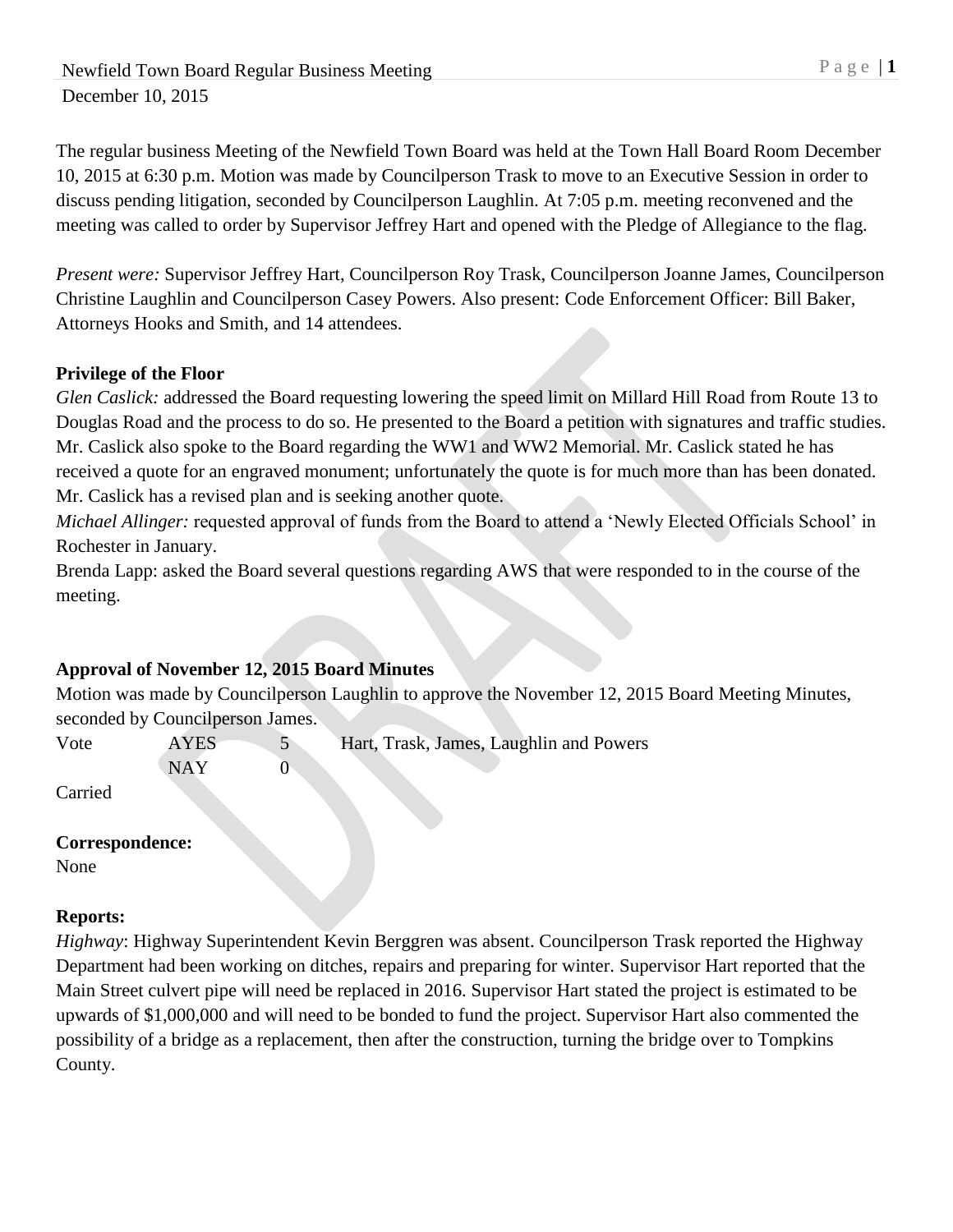*Water Sewer*: Supervisor Hart reported the concrete roof on the Shelter Valley pump house will need to be replaced.

*Code Enforcement*: Code Enforcement Officer Bill Baker reported he is getting a good handle on the current permits and there were four open complaints he is working on.

*Recreation*: Recreation Director Reid Hoskins report was read by Supervisor Hart.

*Tompkins County Legislature Report*: Newfield Representative David McKenna reported the County Legislature had passed the County Budget with a 1% levy increase. Representative McKenna also stated the County was entertaining drone legislation and that the County would be combining leadership of the Public and Mental Health departments.

*Cemetery Committee:* Absent

*Planning Board*: Planning Board Chair Karen Trask: reported the Planning Board had signed a contract with Franz Consulting to help with the public outreach and education of land use strategies of the Comprehensive Plan. Mrs. Trask also presented the Town Board with the Planning Boards recommendation regarding a Noise Ordinance for the Town of Newfield. The Planning Board recommends that a noise ordinance would not be in the best interest for the town. Mrs. Trask reviewed New York State penal code law disturbing the peace. Mrs. Trask also reported on the number and type of noise complaints that were reported during the last year in the Town of Newfield.

*Supervisor*: Supervisor Hart reported that AWS had withdrawn the waste transfer station permit with the NY DEC and that it would not be moving forward the appeal regarding the suit involving the waste transfer station. Supervisor Hart thanked Councilperson/Deputy Supervisor Roy Trask for his years of service to the Town of Newfield. Councilpersons James, Laughlin and Powers also thanked Councilperson Trask for his honesty. Councilperson Trask commented how the Town Board meetings had changed during his tenure and that he had enjoyed and appreciated his time on the Town Board.

### **New Business**

*Discussion and approval of the resignation of Linda Becker as Town Justice*

Supervisor Hart read the letter of resignation of Justice Linda Becker. Motion was made by Councilperson Trask to accept the resignation from Justice Linda Becker, seconded by Councilperson Laughlin.

| Vote | AYES 5 | Hart, Trask, James, Laughlin and Powers |
|------|--------|-----------------------------------------|
|      | NAY    |                                         |
|      |        |                                         |

Carried

### *Justice Chernish- regarding grant issues*

Justice Chernish reported to the Board he had received verbal notification of the award of \$27,000.00 grant he had applied for. He stated the funds would be used for a new court bench, security cameras, paperless system and cosmetic changes.

Supervisor Hart asked Justice Chernish if the Newfield Court could be handled with one justice. Justice Chernish felt it could possibly be advantageous to have single justice handle the Newfield Court and that he was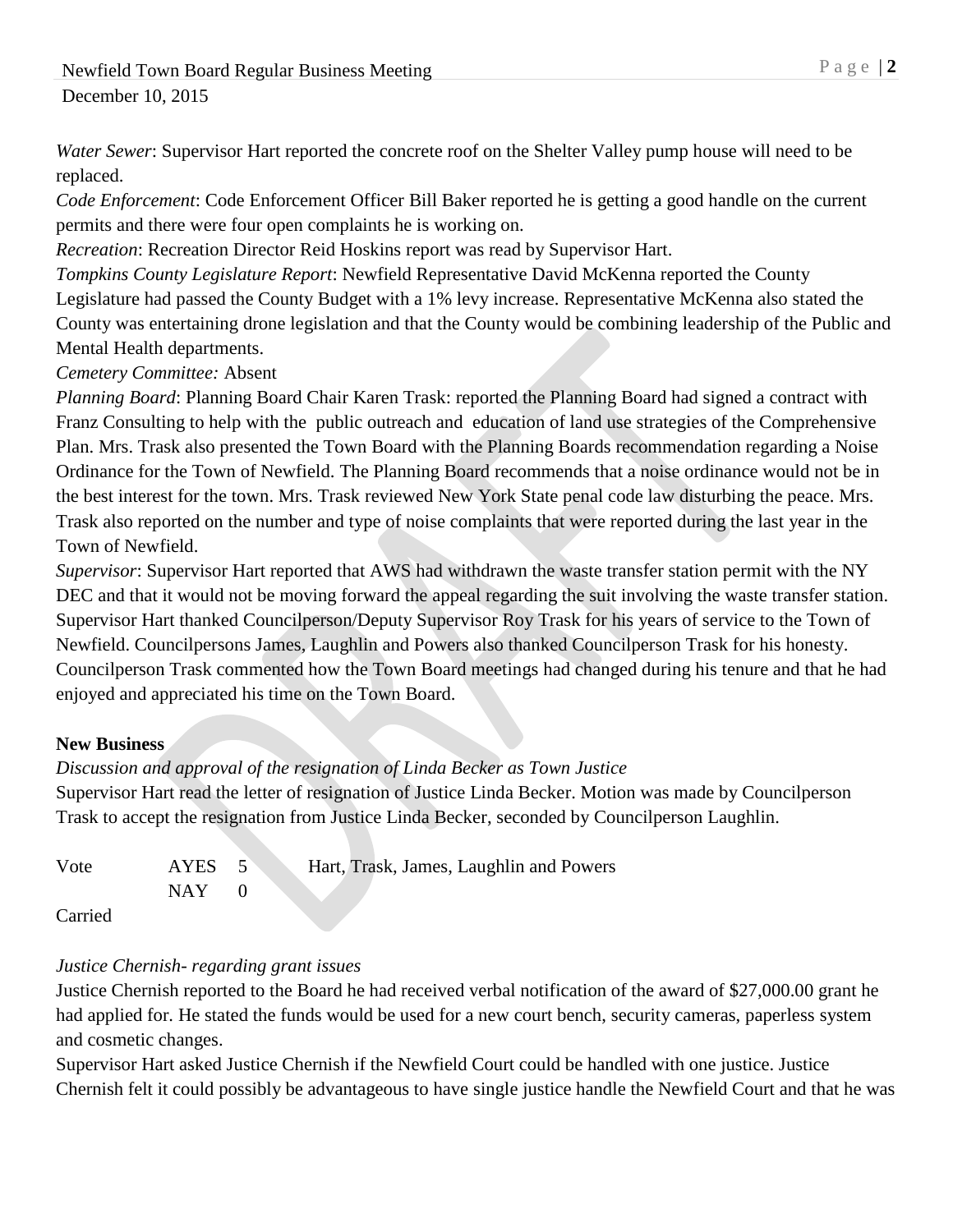comfortable with the case load. Justice Chernish also commented in the future it may be a good idea to remain a single justice court, and that it has worked in the Town of Enfield Court. The Enfield Court handles a similar court load. He added that if the Town Board would like to continue as a single judge court, unless the populous petitioned for a second, it would then be put on the November ballot. Supervisor Hart asked if there would be a net reduction of court clerks along with the justice reduction. Justice Chernish felt the clerical level would remain the same, but it would be efficiently advantageous to have one clerk handling the case paperwork and be familiar with all the cases, he felt it would also be advantageous a second clerk available during court in order to collect traffic fines. Supervisor Hart stated this topic would be discussed again in January 2016.

### *Discussion and appointment of Planning Board Member*

Supervisor Hart stated the Board had interviewed three candidates. Motion was made by Councilperson Trask to appoint Diana Bryant to the Newfield Planning Board for a term ending May 8, 2020, seconded by Councilperson Laughlin.

Vote AYES 5 Hart, Trask, James, Laughlin and Powers  $NAY$  0

#### Carried

Supervisor Hart also reported he had sent an email to a Planning Board member requesting a letter of resignation due to lack of attendance. Once the resignation is received another Planning Board member will be appointed.

### *Resolution No. 23-2015 Approval of Budget Modifications*

Councilperson Trask read Resolution No. 23-2015 as follows:

**WHEREAS** at the request of the Town Bookkeeper the following budget modifications are requested to be made.

**THEREFORE BE IT RESOLVED** upon agreement by the Town Supervisor and Town Board the following 2015 December budget modifications are approved to be made.

## **RECREATION**

Transfer \$651.86 from CR7320.1 Personal Services to CR7020.4 Contractual Transfer \$84.00 from CR7320.1 Personal Services to CR7310.42 Rec. Partnership Transfer \$848.16 from CR7320.1 Personal Services to CR7310.13 Summer Camp Personal Services Transfer \$76.48 from CR7320.1 Personal Services to CR7310.11 Summer Camp Director Transfer \$364.00 from CR7320.1 Personal Services to CR7310.12 Ass't Camp Director Total amount transferred from CR7320.1 \$2024.50 **WATER 2** Transfer \$1,800.00 from SW2-8310.1 Personal Services to SW2-9710.61 Meter Bond Transfer \$55.71 from SW2-8310.1 Personal Services to SW2-8310.4 contractual

Transfer \$307.80 from SW2-8310.1 Personal Services to SW2-8340.4 Transmission Contractual

Total amount transferred from SW2-8310.1 is \$2,163.51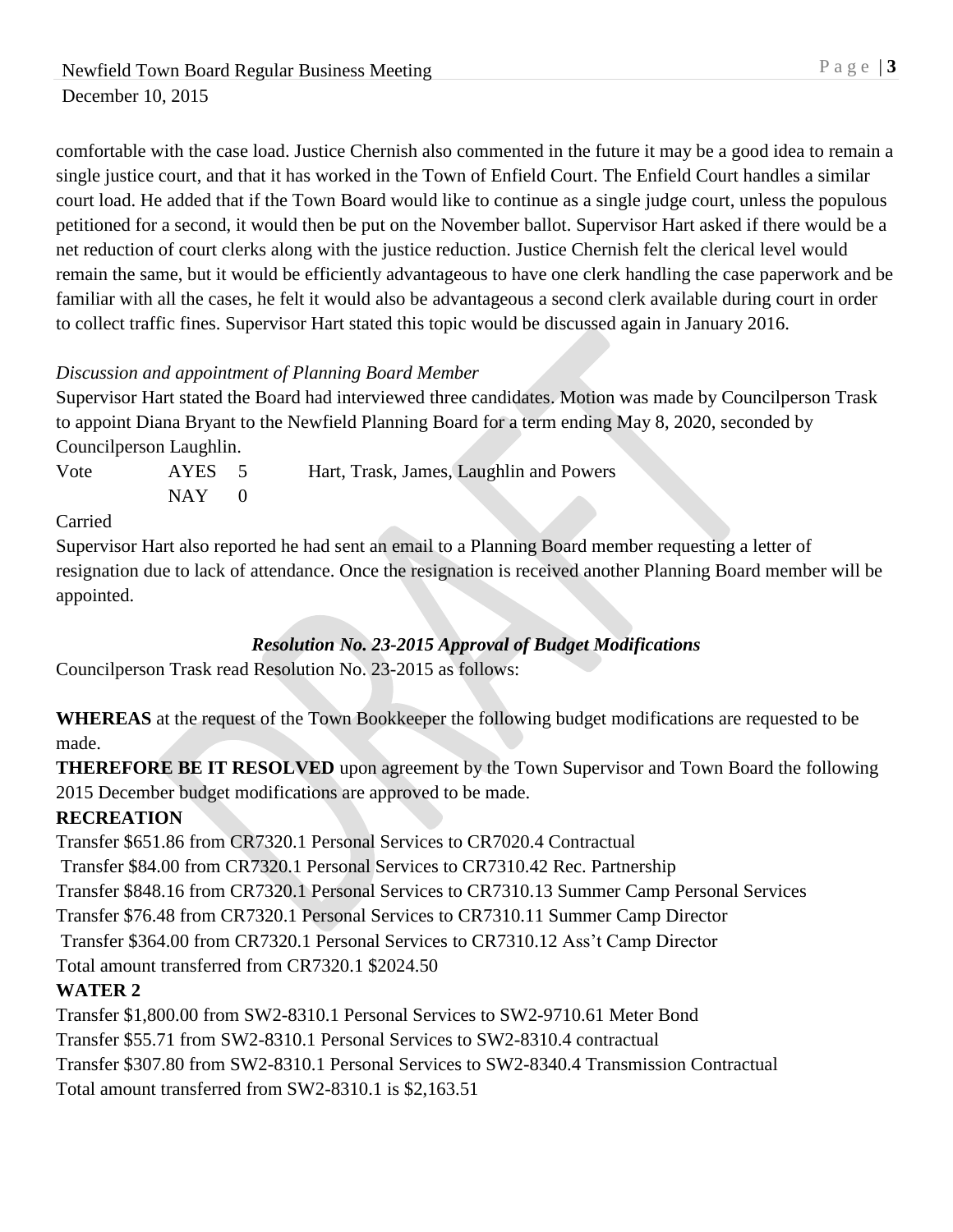### **HIGHWAY**

Transfer \$1570.74 from DA5120.4Bridge Contractual to DA5112.4 Permanent Improvements Transfer \$6197.18 from DA9060.8 Health Ins to DA9040.8 Workman's Comp

Motion was made by Councilperson Powers to approve the Budget Modifications, seconded by Councilperson Trask.

Vote: Ayes 5 Hart, Trask, James, Laughlin and Powers Nay 0

Carried

## *Resolution No. 24-2015* **RESOLUTION TO PURSUE REDUCITON IN SPEED LIMIT ON PORTION OF MILLARD HILL ROAD**

WHEREAS, the Town of Newfield has received a petition from a number of individuals who live along or drive upon that portion of Millard Hill Road in the Town of Newfield from Route 13 to its intersection with Douglas Road requesting that a speed limit of 45 miles per hour be established; and,

WHEREAS the Town Board, after deliberation, has agreed that adoption of a reduced Speed limit would be in the public interest for the benefit and safety of those who live along or drive upon that road:,

NOW, THEREFORE, upon motion duly made by councilperson Laughlin and seconded by Councilperson James it is

BE IT RESOLVED, as follows:

- 1. The Town will cooperated with the Tompkins County Superintendent of Highways to request the Department of Transportation pursuant to Vehicle and Traffic Law ss 1622 to establish a maximum speed limit of forty-five (45) miles per hour on that portion of Millard Hill Road and Route 13 to the intersection of Millard Hill Road and Douglas Road;
- 2. The Town Highway Superintendent, upon notice that the regulation herin requested Has been established, shall in conjunction with the Tompkins County Superintendent of Highways, take steps to install required signs in accordance with the "Vehicle and Traffic law and the regulations of the Department of Transportation; and,
- 3. The Town Supervisor is authorized and directed to sign any and all documents necessary to complete such request.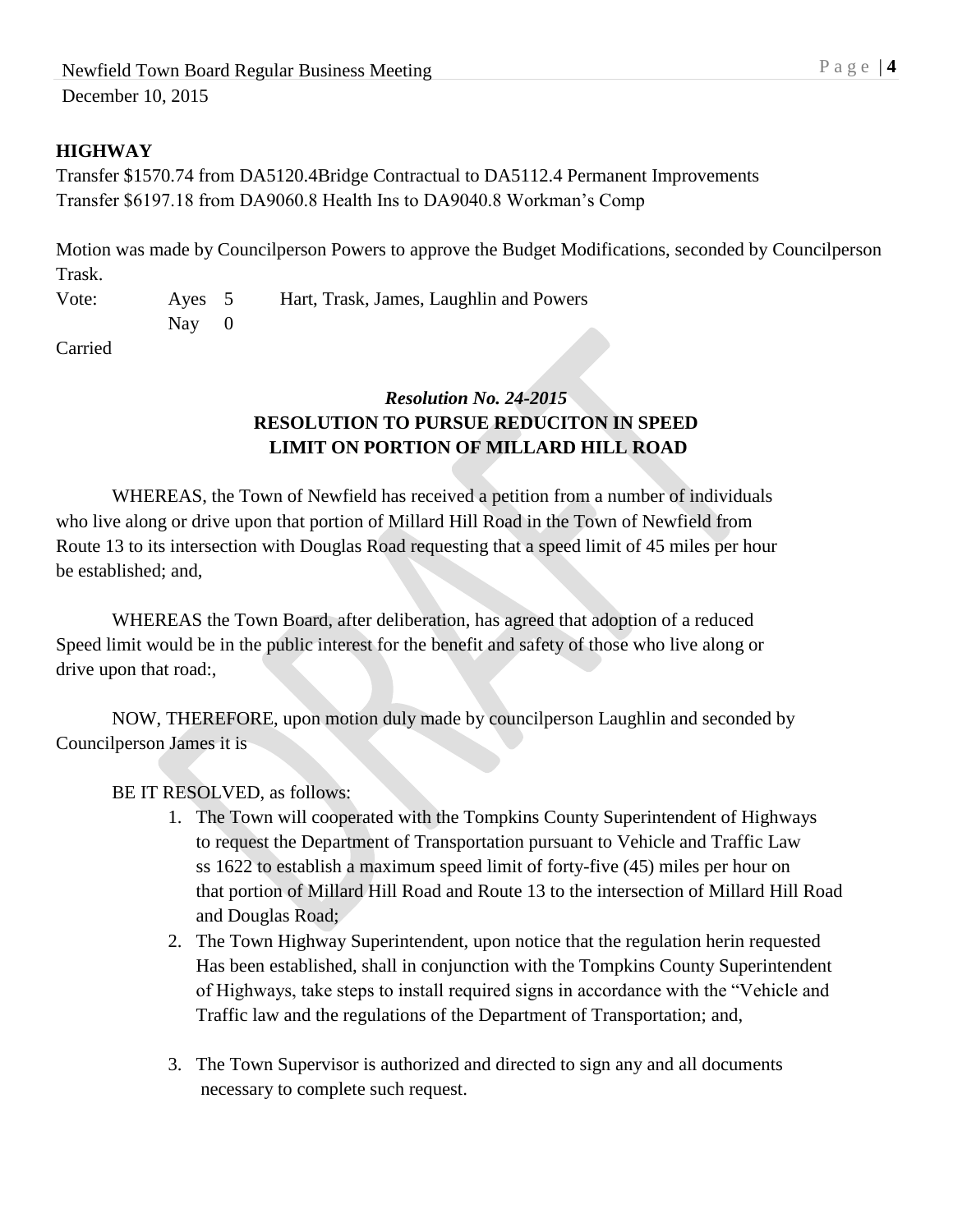*Approval of Michael Allinger to attend the "Newly Elected Government School" in Rochester New York January 6th through January 8, 2016*.

Motion was made by Councilperson Trask to approve the funding for Michael Allinger to attend Newly Elected Government School in Rochester NY, seconded by Councilperson Laughlin.

| Vote    | AYES 5 | Hart, Trask, James, Laughlin and Powers |
|---------|--------|-----------------------------------------|
|         | NAY .  |                                         |
| Carried |        |                                         |

Approval was granted to encumber \$4,500.00 for consultant study fees from the 2015 budget for the 2016 payment for the Planning Board Consultant.

#### **Old Business**

*Discussion of the Recommendation of the Planning Board Regarding the Noise Ordinance* Supervisor Hart read the following statement of recommendation of a Noise Ordinance for the town of Newfield:

"We as a Planning Board have reviewed the above information and are recommending that a noise ordinance would not be beneficial to the Town since there is already a NYS law that covers the information in the proposed noise ordinance and the number of incidents is minimal for the time frame and population of the town. The Planning Board presented the following information gathered to support its recommendation.

**Disturbing the peace**: Disturbing the peace, also known as breach of the peace, is a criminal offense that occurs when a person engages in some form of disorderly conduct, such as fighting or threatening to fight in public, causing excessively loud noise, by shouting, playing loud music, or even allowing a dog to bark for prolonged periods of time. When a person's words or conduct jeopardizes others right to peace and tranquility, he or she may be charged with disturbing the peace.

This falls under the "catch-all" of disorderly conduct:

# **N.Y. PEN. LAW § 240.20 : NY Code - Section 240.20: Disorderly conduct**

A person is guilty of disorderly conduct when, with intent to cause public inconvenience, annoyance or alarm, or recklessly creating a risk thereof: 1. He engages in fighting or in violent, tumultuous or threatening behavior;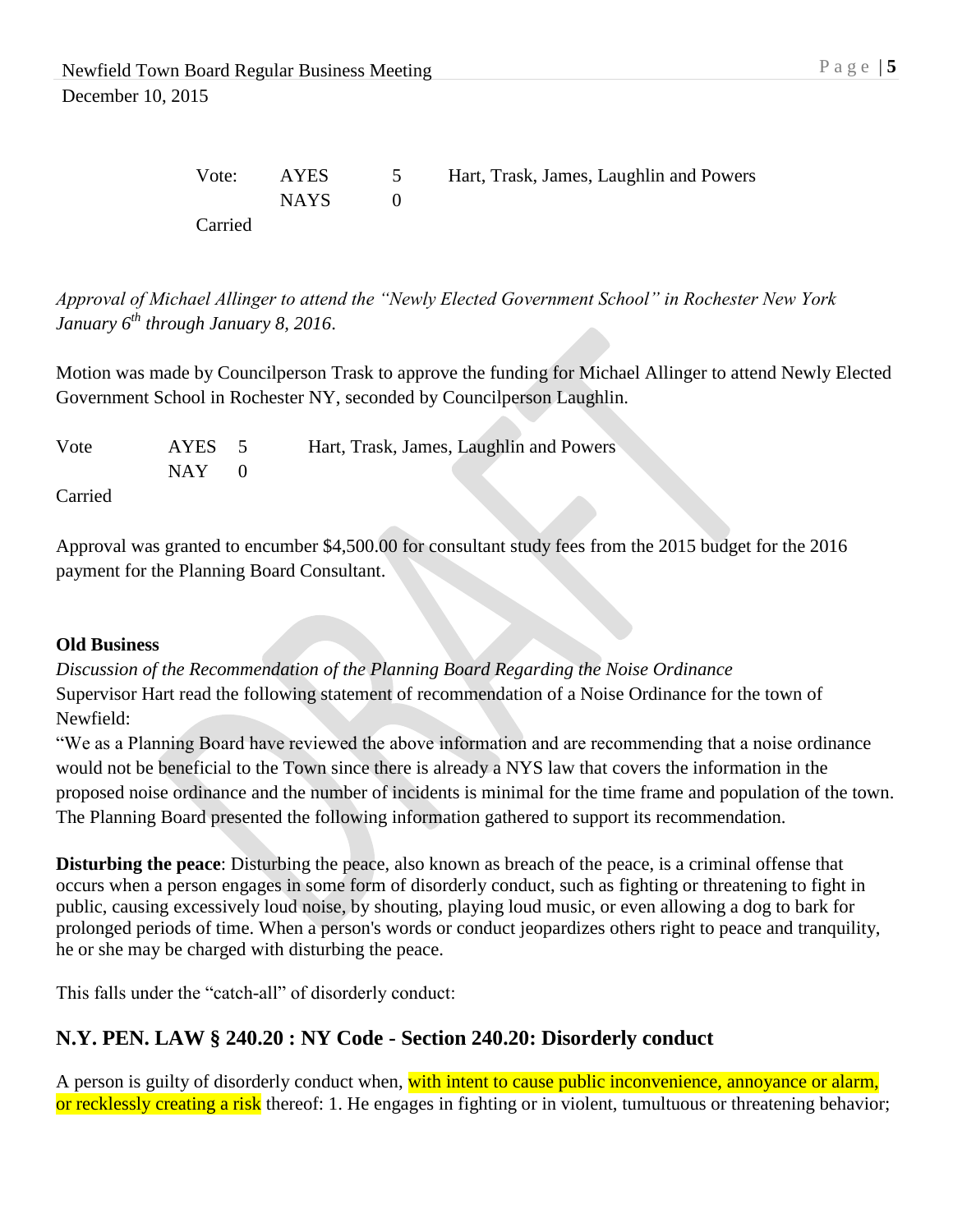or 2. He makes unreasonable noise; or 3. In a public place, he uses abusive or obscene language, or makes an obscene gesture; or 4. Without lawful authority, he disturbs any lawful assembly or meeting of persons; or 5. He obstructs vehicular or pedestrian traffic; or 6. He congregates with other persons in a public place and refuses to comply with a lawful order of the police to disperse; or 7. He creates a hazardous or physically offensive condition by any act which serves no legitimate purpose. Disorderly conduct is a violation

The noise ordinance directly quotes the NYS Penal Law mentioned above.

Town Noise complaints: information retrieved from the TCSD and NYSP

TCSD- 4 complaints from January 2015-October 2015

1 shots being fired and 3 domestic violence cases (TCSD puts these under a noise complaint)

### NYSP

January 2014-December 2014: Total of 11: 2 Fireworks, 3 Shots being fired and 6 ATV

January 2015-October 2015: Total of 6: 2 fireworks, 2 shots being fired, 1 ATV and 1 loud music

Grand total from January 2014-October 2015: 21

Councilperson Trask moved that the resolution regarding the Noise Ordinance that has been tabled be withdrawn in its entirety and request that Law Enforcement enforce the Disorderly Conduct portion New York State Penal Law with the understanding "Disturbing the Peace" will cover for a noise ordinance, seconded by Councilperson Powers.

Discussion: Councilperson Powers asked what law enforcement agency would be called for enforcement. The recommendation by the Planning Board concerning the Noise Ordinance will be added to the Web site.

Vote: AYES 4 Hart, Trask, Laughlin and Powers

NAY 1 James

Carried

# **Approval of the Payment of the November 2015 Bills**

Motion was made by Councilperson Trask to approve the payments, seconded by Councilperson James. The Board authorized the payments of the following amounts:

| General Fund                | \$24,274.16 |
|-----------------------------|-------------|
| <b>Recreation Fund</b>      | \$6,023.22  |
| Highway Fund                | \$28,165.49 |
| Street light Fund           | \$1,275.00  |
| Sewer Fund                  | \$227.12    |
| <b>Water District 1Fund</b> | \$7,144.39  |